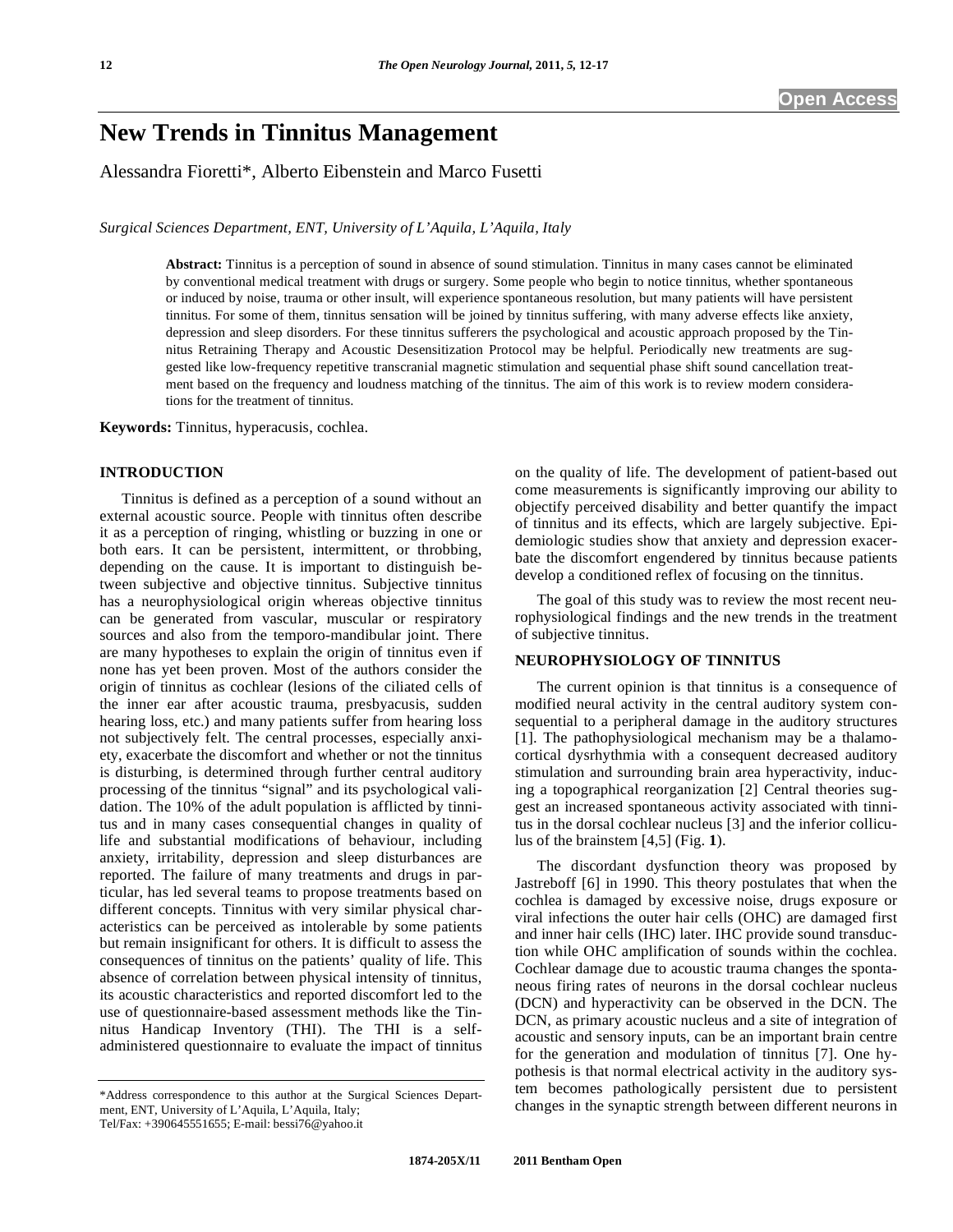the DCN that receive excitation from IHC but not from the damaged OHC.





 A longstanding hypothesis is that tinnitus and hyperacusis, are triggered by a distinctive hyperfunction of the OHC, originating from reduced or ineffective efferent control in the auditory pathway. The lack of control subsequently leads to altered neural activity in the central auditory pathway. This can be verified by registration of distortion products of otoacoustic emissions (DPOAE). Electrophysiological recordings in the mammalian auditory system showed an increase in neural responsiveness to external sound and a reorganisation of the tonotopic map [8]. Animals exposed to noise trauma show a synchronous neural activity in tonotopically reorganized primary auditory cortex consequent on hearing loss. Diminished intracortical inhibition in the reorganized region appears to enable synchronous network activity that develops when deafferented neurons begin to respond to input *via* their lateral connections. In humans with tinnitus and hearing loss, this process may generate a phantom sound that is perceived in accordance with the location of the affected neurons in the cortical place map. This neural mechanism of tinnitus [9] assumes that the tonotopic expansion directly causes the phantom sound because deafferentation of a portion of the cochlea reduces the input to the corresponding portion of the tonotopic map in each field. In many cases the area of the cochlea with the largest differences between damaged OHC and normal IHC may correspond to the slope of hearing loss on the audiogram and the perceived pitch of tinnitus [10]. Further studies are necessary to support this neural mechanism of tinnitus.

 The concept of neurovascular dysfunction and neurodegeneration in patients with subjective idiopathic tinnitus has been recently proposed and reported [11].

 A biochemical theory was proposed based on the connections between the IHC and auditory nerve mediated by neurotransmitters. The most common excitatory neurotransmitter is glutamate while the primary inhibitory neurotransmitter is GABA. When IHC are damaged excessive glutamate is released with excitotoxicity.

 Many people receive high doses of salicylate and a related molecular mechanism in the origin of tinnitus from the periphery of the auditory system is actually proposed. Salicylate has neural excitatory effect on the synapses between the sensory IHC and the dendrites of the cochlear spiral ganglion neurons which express NMDA receptors. Salicylate inhibits cochlear cyclooxygenase whith increased levels of arachidonate which enables NMDA responses to the glutamate that IHC spontaneously release [12]. More studies on neurotransmitters are needed to determine their role in tinnitus development.

 A recent research suggests to investigate all the causes of hemodynamic imbalance and autonomic dysregulation which could be responsible of a circulatory impairment of the labyrinth and consequently of tinnitus [13].

# **NEUROIMAGING OF TINNITUS**

 Neuroimaging studies have been used to evidence the cortical expansion and reorganization in tinnitus patients and the relationship between sensory, cognitive and affective systems. In a cross-sectional study of 2193 subjects aged 41- 82 years studied with brain MRI the authors demonstrated that cerebral infarctions of the basal ganglia (OR=0.542), thalamus ( $OR=0.441$ ), and pons ( $OR=0.319$ ) were especially associated with tinnitus [14]. In a study a 3D fast imaging employing steady-state acquisition (3D-FIESTA) sequence was performed in addition to the temporal MR imaging to investigate the role of the vascular loop and compression of the vestibulocochlear nerve at the cerebellopontine angle in patients with unexplained tinnitus. No statistically significant differences were found between the patient and control groups [15].

 The key role of inferior colliculus in unilateral subjective tinnitus has been demonstrated using fMRI. The response to sound in the inferior colliculus was elevated in tinnitus patients compared with controls without tinnitus [16].

 A neuronal activation in the inferior colliculi and auditory cortices of rats during salicylate-induced tinnitus is also confirmed in a study conducted using positron emission tomography (PET) imaging. These results suggest that microPET imaging might be used to study the effects of drugs to treat tinnitus [17]. Recently Landgrebe *et al*. described structural alterations in the central nervous system detected in tinnitus patients by voxel-based morphometry (VBM): significant grey matter decreases in the right inferior colliculus and in the left hippocampus confirm the important role of the limbic system in the pathophysiology of tinnitus [18].

# **DIAGNOSTIC ASSESSMENT**

 Unfortunately all these efforts in understanding tinnitus and its treatment have been limited by an inability to objec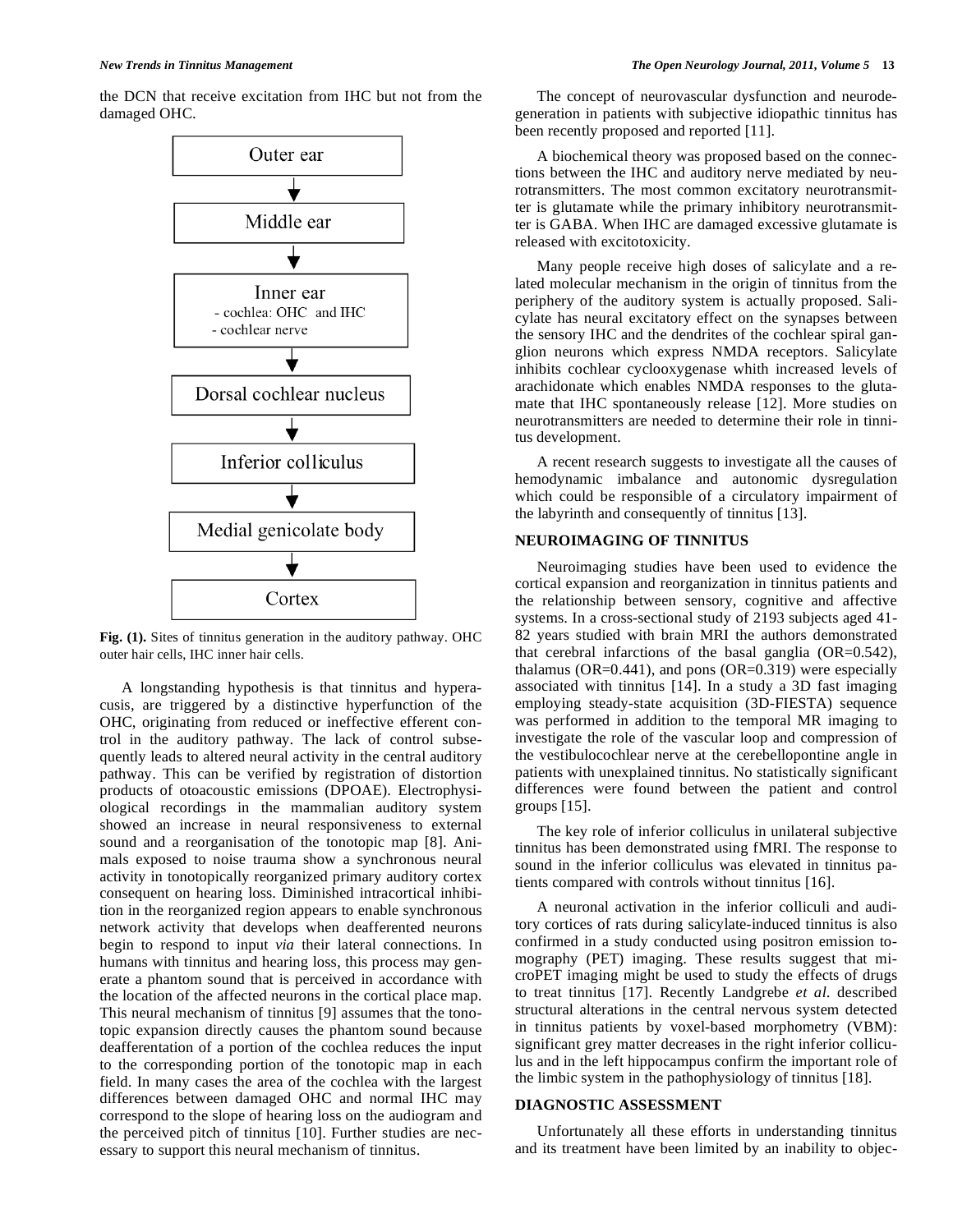tively assess this disorder and its sequelae. Standard audiologic tests include audiometry for pure tones and speech, impedence testing, brain auditory evoked potentials (BAEP) and otoacoustic emissions (OAE). Pure tone audiometry is the standard test used to assess the hearing threshold for the frequencies from 125 to 8.000 Hz (to 16.000 Hz in highfrequency pure tone audiometry). Speech audiometry is useful in setting hearing aids. BAEP are used to study the pathology of the acoustic nerve and to assess the auditory pathways up to inferior colliculus before MRI investigation. BAEP are suggested in monolateral hearing loss with pathologic responses in cochlear damage, traumatic hearing loss or nerve compression. OAE are registered by an earplug-like device with a microphone which measures the cochlea's response to sound. For this reason OAE represent the cochlear mechanical activity of OHC and one source of tinnitus may be related to dysfunctions in cochlear mechanical activity.

 Specialized audiometric tests like pitch and loudness matching, residual inhibition (RI), minimum masking level (MML) and loudness discomfort level (LDL) are used to find out the subjective qualities of tinnitus. Pitch and loudness matching may be useful to characterize tinnitus frequency and intensity. MML is the difference between the threshold of tinnitus and the lowest intensity to mask the tinnitus. RI is measured as partial or full inhibition of tinnitus after 60 seconds of application of MML  $+$  10 dB. The measurement of LDL is indicated in patients with reduced sound tolerance. These psychophysical measurements have a limited value due to the variability of tinnitus loudness and the poor correlation between tinnitus loudness and tinnitus distress but are useful in counseling and monitoring outcomes. An initial subjective survey of tinnitus characteristics specifically analyzed for duration, time of awareness and presence of hyperacusis (reported as sound intolerance) is strongly recommended. Hyperacusis is defined as abnormal increased sound-induced activity within the auditory pathways.

 The use of broadly validated scales allows comparisons between patients and even between institutions. Among the different tinnitus-specific self-assessment questionnaires, the Tinnitus Handicap Inventory (THI) is desirable for its easy administration, incorporation of functional as well as emotional subscales, good validity, strong internal consistency and test-retest reliabilities. The THI is a 25-item survey that provides a total score and 3 subscale (functional, emotional and catastrophic). The reliability and validity of the Italian version of the Tinnitus Handicap Inventory (THI) is wellestablished [19,20].

# **NEW TRENDS IN TINNITUS THERAPY**

 Various treatments have been proposed for tinnitus therapy with unsuccessful or unproven results. Researches in the pathogenesis of tinnitus suggest that several sites are involved, from the peripheral to central auditory system including the cochlea, neurotransmitters and receptors, ion channels [21] .

### **Surgical Therapy**

 Cochlear Implant (CI) is a surgically implanted electronic device for the standard treatment in patients with severe to profound bilateral hearing loss. CI have been noted to reduce tinnitus in some patients [22]. The tinnitus is reduced and masked when the cochlear implant is switched on. Another mechanism of tinnitus improvement may be positive effect of the reorganization of the central auditory nervous system after restoration of peripheral sensory input [23,24]. Residual inhibition has not been regularly demonstrated in sufferers having cochlear implants. Some patients also developed tinnitus for the first time after the CI has been implanted [25- 27].

# **Medications**

 Anti-seizure medications (like gabapentin) [28,29] and benzodiazepines (like diazepam, lorazepam, alprazolam) [30] activate GABA receptors that will inhibit the continuous firing caused by glutamate. Several trials examined the effect of gabapentin on tinnitus demonstrating no effect [31]. Bauer *et al*. demonstrated an improvement in patients with tinnitus secondary to acoustic trauma treated with gabapentin [32]. Benzodiazepines could suppress tinnitus by reducing neural activity in the inferior colliculus [33]. These drugs are helpful in reducing anxiety and the sound level of tinnitus but cause drowsiness and can lead to dependence.

 Medications that are antagonistic to glutamate and its receptor N-methyl-d-aspartate (NMDA) (like caroverine and memantine) reduces glutamate-induced continuous firing of the neuron but they also have been shown to exhibit hallucinogenic properties [34].

 Memantine, an antiglutamatergic drug, is not efficacy in the treatment of tinnitus [35].

 Caroverine acts as a glutamate antagonist. Denk *et al*. [36] reported variable results in patients with tinnitus treated with caroverine. Ehrenberger *et al*. [37] investigated the effects of Caroverine on tinnitus patients for several years. Initially they had success in 63% of participants using an IV infusion of caroverine subsequently they reported a success in 50% of patients with Meniere disease and sudden hearing loss.

 Acamprosate has been recently used like a glutamate antagonist. A small clinical trial of acamprosate conducted on 25 tinnitus patients showed that 87% had some degree of relief and nearly 48% had a reduction of more than 50%. Many side effects are described (depression, diarrhea, anxiety) and the drowsiness caused by acamprosate itself may have contributed to improvement as many tinnitus patients have trouble sleeping [38].

 Ginkgo Biloba Extract, is a powerful glutamate antagonist which acts as a strong anti-oxidant within the cochlea, helping to minimize damage caused by free radical build-up but not proven results are demonstrated in tinnitus treatment.

 Studies with tricyclic antidepressant agents (amitriptyline nortriptyline and trimipramine) and a selective serotonin reuptake inhibitor antidepressant (paroxetine) didn't prove the efficacy of these agents in the management of tinnitus [39,40]. Neramexane is currently in phase III clinical trials for the treatment of subjective tinnitus.

# **Physiological Treatments**

### *Transcranial Magnetic Stimulation*

 A growing number of studies demonstrate reduction of tinnitus after repeated sessions of low-frequency repetitive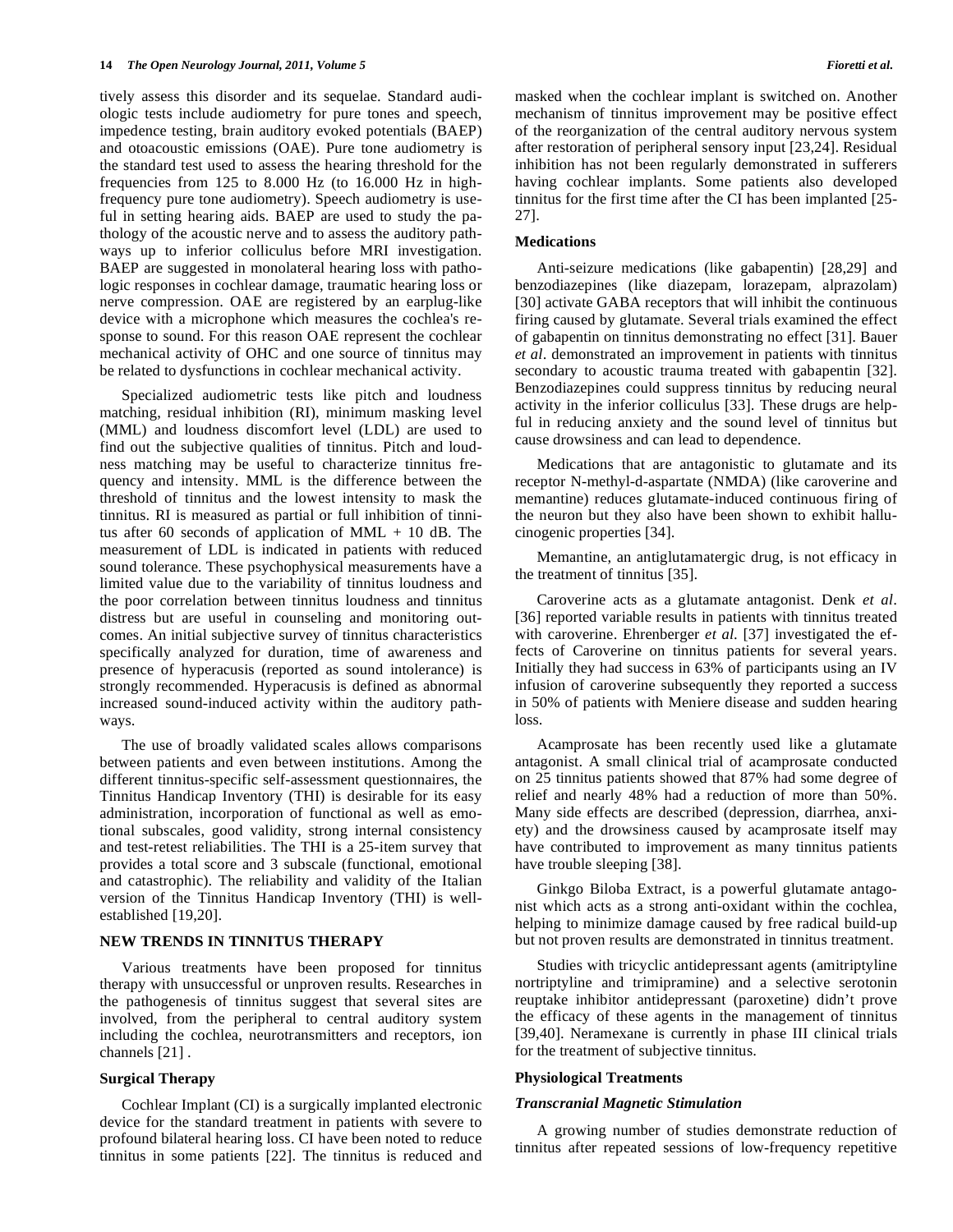transcranial magnetic stimulation (rTMS). rTMS produces a neurostimolation of specific brain regions potentially involved in the pathophysiology of tinnitus. rTMS might represent a new promising approach for the treatment of tinnitus based on the involvement of dysfunctional neuroplastic processes in the brain. TMS may modulate the hyperexcitability of neurons in cerebral cortex that is associated with some forms of tinnitus. Better results with rTMS have been seen in patients with normal hearing and tinnitus of shorter duration (< 4 years). The treatment consists in 10 sessions of rTMS over the left temporal or left temporoparietal cortex within two weeks. rTMS is to avoid in presence of epilepsy, pregnancy, cardiac pace-maker, electrical implants. rTMS is a non-invasive method which has proven effective in auditory hallucinations [41-45]. Plewnia *et al*. [46] demonstrated a reduction of tinnitus loudness after temporo-parietal PETguided low-frequency rTMS in nine patients with chronic tinnitus. These results underline the key role of higher-order sensory processing in the pathophysiology of chronic tinnitus. Marcondes *et al*. also demonstrated in patients with tinnitus a significant reduction of neural activity in the inferior temporal cortex measured by SPECT after active rTMS [47].

### **Other Approaches**

# *Low-Level Laser Therapy*

 Transmeatal, low laser laser therapy (LLLT) is performed with red (630 nm) or near infrared (830 nm) laser light applied through the external ear conduct. It was found to be useful for the treatment of chronic tinnitus. It has been assumed that LLLT is capable of increasing cell proliferation, synthesis of ATP, promoting the local blood flow in the inner ear and activating repair mechanisms in the inner ear [48]. Other clinical studies didn't demonstrate a significant efficacy of LLLT in tinnitus treatment [49].

### *Phase-Out Treatment*

 The sequential phase shift sound cancellation treatment is recommended for patients with pure tone tinnitus at a constant frequency. A computer program processed a sound, based on the frequency and loudness matching of the tinnitus, that interferes with the tinnitus and analyzes the amplitude and phase of the background noise so that the tinnitus isn't heard [50]. Vermeire *et al*. [51] demonstrated positive effects in 60% of treated patients. A multicenters study on 493 patients treated with phase-shift sound wave cancellation for treatment of predominant tone tinnitus reports a reduction in tinnitus volume (defined as  $\ge$ /=6 dB) in 49-72 per cent of patients [52]. The hypothesis is that using a tinnitus patient's self-assessed pitch and volume wave, shifted sequentially 6° for 30 seconds (over 30 minutes), would cancel the neuronal complex in the auditory cortex responsible for predominant tone tinnitus. Further studies are necessary to validate this treatment.

### *Neuromonics*

 The Neuromonics tinnitus treatment is designed to interact and desensitize tinnitus disturbance using a customized sound therapy in a framework of structured counselling [53,54]. The treatment utilizes a spectrally-modified neural stimulus in the form of music and noise, customized for each individual's audiometric profile. In a recent study 90% of patients reported a reduction in their tinnitus-related disturbance of 40% and more and after six months of treatment 80% of subjects reported a significant improvement of tinnitus disturbance [55]. Neuromonics is not actually available in Europe but only in Australia and USA.

 Recent studies have indicated that tinnitus-related activity leads to changes in tonotopic representation in auditory cortex rather than aberrant activity in the periphery. Auditory discrimination training (ADT) could partially reverse the changes in tonotopic reorganization in the central nervous system after a peripheral damage and improve tinnitus [56,57].

# *Cognitive-Behavioral Therapy (CBT) and Tinnitus Retraining Therapy (TRT)*

 The influence attributed to the limbic and autonomic nervous systems on how tinnitus is experienced has led to the development of techniques of habituation, widely used in cognitive-behavioral therapy (CBT) and in Tinnitus Retraining Therapy (TRT).

 The aim of CBT is to modify harmful behaviours and thoughts by using "deconditioning" techniques. The main objectives of CBT to obtain the habituation to tinnitus are reducing arousal levels through relaxation therapy and changing negative thoughts about tinnitus through cognitive therapy. Londero *et al*. reported that 75% of the patients showed improvement on assessment one year after CBT ended [58]. Goebel *et al*. confirm the long-term benefits of CBT for tinnitus [59]. Presently, mindfulness meditation offers a new psychological treatment for tinnitus patients [60].

 Several studies have confirmed the usefulness of TRT in the management of patients with tinnitus [61-76]. TRT is possible and helpful to patients with disabling chronic tinnitus.

 The goal of TRT is to remove the perception of tinnitus from the patient's consciousness by method aimed at habituation of the reaction with directive counselling and the perception of the tinnitus signal with the sound therapy. The aim of counselling is to actively change the way the patient thinks about tinnitus and reverse the distress produced by tinnitus removing the negative association given to the tinnitus signal (habituation of the reaction). Wearable low-level broadband noise generators are used in sound therapy to facilitate habituation of perception. They do not produce a masking signal but are regulated at the mixing-point to decrease the contrast between the tinnitus signal and random background activity within the neural pathways.

# **CONCLUSION**

 It is difficult to study and treat tinnitus because of the lack of objective tools to quantify and measure it. In these last years the use of PET/SPECT and functional magnetic resonance imaging permit to identify areas of aberrant neural activity in the human brain associated with the perception of tinnitus. To date, there has been no therapeutically successful treatment of tinnitus in terms of medium or long term remission. New insights in the neural basis of tinnitus may be found with the development of animal models and advanced electrophysiological recording techniques to study behavioral assessment and therapeutic compounds to treat tinnitus. Some authors showed that many patients have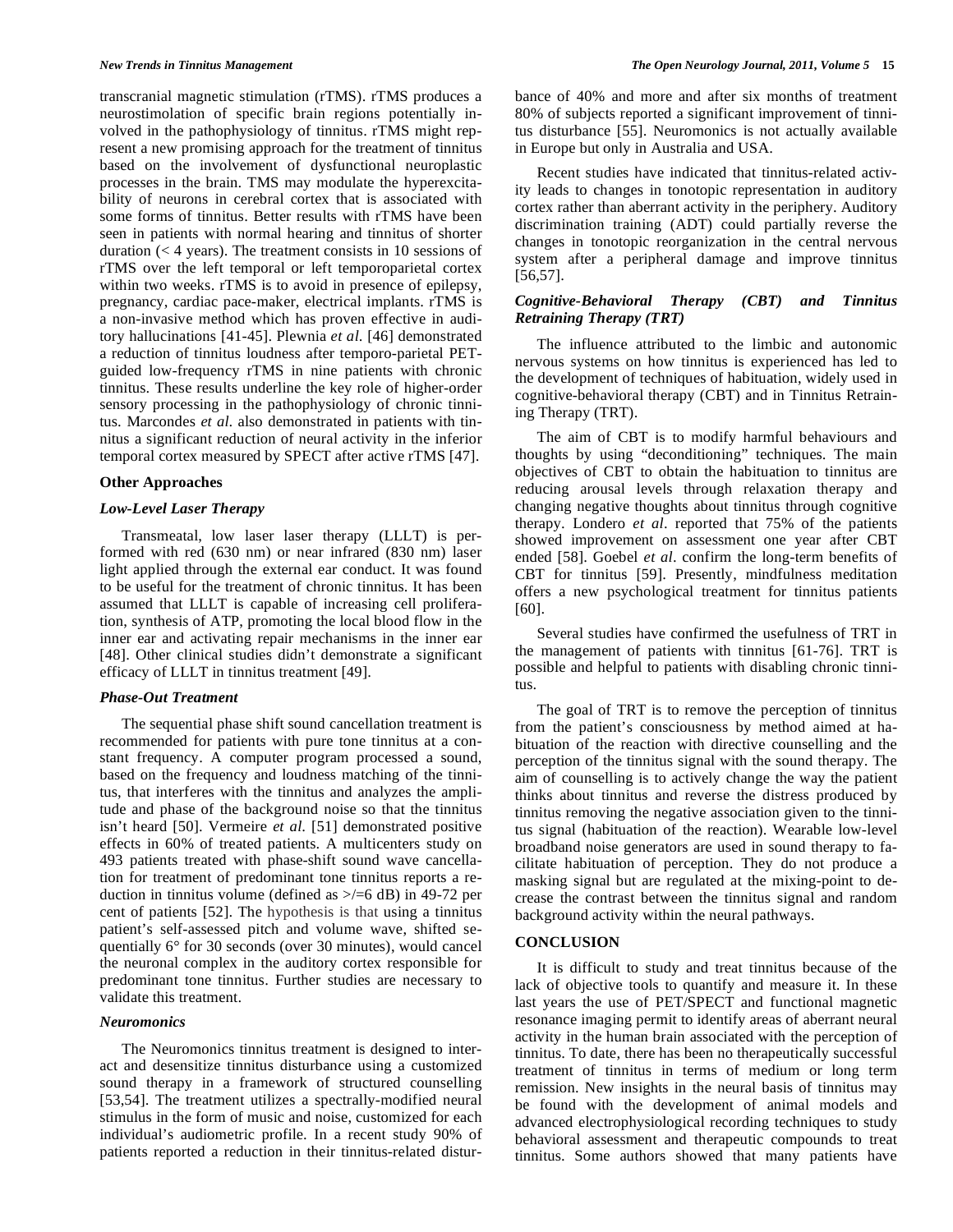somatic tinnitus whereby movements manipulations of the eyes, head, neck, jaw and shoulder can modulate the loudness and pitch of their tinnitus [77-82]. These findings may underline the involvement of non auditory centers in the pathogenesis and regulation of tinnitus. A future goal will be to reach the consensus both for patient assessments and for outcome measurements. Longer and multi-institutional studies should confirm this trend towards better cooperation between research centres.

### **REFERENCES**

- [1] Eggermont JJ, Roberts LE. The neuroscience of tinnitus. Trends Neurosci 2004; 27: 676-682
- [2] De Ridder D, De Mulder G, Verstraeten E, *et al*. Auditory cortex stimulation for tinnitus. Acta Neurochirur Suppl 2007; 97: 451-62
- [3] Kaltenbach JA. Neurophysiologic mechanisms of tinnitus. J Am Acad Audiol. 2000; 11: 125-37
- [4] Melcher JR, Sigalovsky IS, Guinan JJ Jr, Levine RA. Lateralized tinnitus studied with functional magnetic resonance imaging: abnormal inferior colliculus activation. J Neurophysiol 2000; 83: 1058-72;
- [5] Melcher JR, Levine RA, Bergevin C, Norris B. The auditory midbrain of people with tinnitus: abnormal sound-evoked activity revisited. Hear Res 2009; 257: 63-74
- [6] Jastreboff PJ. Phantom auditory perception (tinnitus): mechanisms of generation and perception. Neurosci Res 1990; 8: 221-54
- [7] Kaltenbach JA, Godfrey DA. Dorsal cochlear nucleus hyperactivity and tinnitus: Are they related? Am J Audiol 2008; 17: S148-61.
- [8] Salvi RJ, Lockwood AH, Burkard R. Neural plasticity and tinnitus. In: Tyler RS, Ed. San Diego, CA: Tinnitus Handbook Singular 123-48.
- [9] Hazell JW, Jastreboff PJ. Tinnitus. Auditory mechanisms: a model for tinnitus and hearing impairment. J Otolaryngol 1990; 19: 1-5.
- [10] Norena AJ, Micheyl C, Chery-Croze S, Collet L. Psychoacoustic characterization of the tinnitus spectrum: implications for the underlying mechanisms of tinnitus. Audiol Neurootol 2002; 7: 358- 69.
- [11] Shulman A, Goldstein B, Strashun AM. Central nervous system neurodegeneration and tinnitus: a clinical experience. Part II: translational neurovascular theory of neurodegenerative CNS disease and tinnitus. Int Tinnitus J 2008; 14: 43-51.
- [12] Ruel J, Chabbert C, Nouvian R, *et al*. Salicylate enables cochlear arachidonic-acid-sensitive NMDA receptor responses. J Neurosci 2008; 28: 7313-23.
- [13] Pirodda A, Brandolini C, Ferri GG, Modugno GC, Esposti DD, Borghi C. Possible influence on heart rate on tinnitus. Med Hypotheses 2009; 72: 45-6.
- [14] Sugiura S, Uchida Y, Nakashima T, Yoshioka M, Ando F, Shimokata H. Tinnitus and brain MRI findings in Japanese elderly. Acta Otolaryngol 2008; 128: 525-529.
- [15] Gultekin S, Celik H, Akpek S, Oner Y, Gumus T, Tokgoz N. Vascular Loops at the Cerebellopontine Angle: Is There a Correlation with Tinnitus?AJNR Am J Neuroradiol 2008; 29: 1746-69.
- [16] Lanting CP, De Kleine E, Bartels H, Van Dijk P. Functional imaging of unilateral tinnitus using fMRI. Acta Otolaryngol 2008; 128: 415-21.
- [17] Paul AK, Lobarinas E, Simmons R, *et al*. Metabolic imaging of rat brain during pharmacologically-induced tinnitus. Neuroimage 2009; 44: 312-8
- [18] Landgrebe M, Langguth B, Rosengarth K, *et al*. Structural brain changes in tinnitus: grey matter decrease in auditory and nonauditory brain areas. Neuroimage 2009; 46: 213-8.
- [19] Passi S, Ralli G, Capparelli E, Mammone A, Scacciatelli D, Cianfrone G. The THI questionnaire: psychometric data for reliability and validity of the Italian version. Int Tinnitus J 2008; 14: 26-33.
- [20] Monzani D, Genovese E, Marrara A, *et al*. Validity of the Italian adaptation of the Tinnitus Handicap Inventory; focus on quality of life and psychological distress in tinnitus-sufferers. Acta Otorhinolaryngol Ital 2008; 28: 126-34.
- [21] Baguley DM. What progress have we made with tinnitus? The Tonndorf lecture 2005. Acta Otolaryngol Suppl 2006; 556: 4-8.
- [22] Baguley DM, Atlas MD. Cochlear implants and tinnitus. Prog Brain Res 2007; 166: 347-55.
- [23] Moller AR. Pathophysiology of tinnitus. Otolaryngol Clin North Am 2005; 36: 249-66
- [24] Del Bo L, Ambrosetti U. Hearing aids for the treatment of tinnitus. Prog Brain Res 2007; 166: 341-5.
- [25] Van de Heyning P, Vermeire K, Diebl M, Nopp P, Anderson I, De Ridder D. Incapacitating unilateral tinnitus in single-sided deafness treated by cochlear implantation. Ann Otol Rhinol Laryngol 2008; 117: 645-52
- [26] Yonehara E, Mezzalira R, Porto PR, *et al*. Can cochlear implants decrease tinnitus? Int Tinnitus J 2006; 12: 172-4
- [27] Quaranta N, Fernandez-Vega S, D'elia C, Filipo R, Quaranta A. The effect of unilateral multichannel cochlear implant on bilaterally perceived tinnitus. Acta Otolaryngol 2008; 128: 159-63.
- [28] Piccirillo JF, Finnell J, Vlahiotis A, Chole RA, Spitznagel E Jr. Relief of idiopathic subjective tinnitus: is gabapentin effective? Arch Otolaryngol Head Neck Surg 2007; 133: 390-97.
- [29] Witsell DL, Hannley MT, Stinnet S, Tucci DL. Treatment of tinnitus with gabapentin: a pilot study. Otol Neurotol 2007; 28: 11-5
- [30] Johnson RM, Brummett R, Schleuning A. Use of alprazolam for relief of tinnitus. A double-blind study. Arch Otolaryngol Head Neck Surg 1993; 119: 842-45.
- [31] Bakhshaee M, Ghasemi M, Azarpazhooh, *et al*. Gabapentin effectiveness on the sensation of subjective idiopathic tinnitus: a pilot study. Eur Arch Otorhinolaryngol 2008; 265: 525-30.
- [32] Bauer CA, Brozoski TJ. Effect of gabapentin on the sensation and impact of tinnitus. Laryngoscope 2006; 116: 675-81
- [33] Szczepaniak WS, Moller AR. Effects of baclofen, clonazepam and diazepam on tone exposure induced hyperexcitability of the inferior colliculus in the rat: possible therapeutic implications for pharmacological management of tinnitus and hyperacusis. Hearing Research 1996; 97: 46-53.
- [34] Lobarinas E, Yang G, Sun W, *et al*. Salicylate- and quinineinduced tinnitus and effects of memantine. Acta Otolaryngol Suppl 2006; 556: 13-9.
- [35] Figuerido RR, Langguth B, Mello de Oliveira P, Aparecida de Azevedo A. Tinnitus treatment with memantine. Otolaryngol Head Neck Surg 2008; 138: 492-6
- [36] Denk DM, Heinzl H, Franz P, Ehrenberger K. Caroverine in tinnitus treatment. A placebo-controlled blind study. Acta Otolaryngol 1997; 117: 825-30
- [37] Ehrenberger K. Topical administration of Caroverine in somatic tinnitus treatment: proof-of-concept study. Int Tinnitus J 2005; 11: 34-7.
- [38] Azevedo AA, Figuerido RR. Tinnitus treatment with acamprosate: double-blind study. Braz J Otorhinolaryngol 2005; 71: 618-23.
- [39] Baldo P, Doree C, Lazzarini R, Molin P, McFerran D. Antidepressants for patients with tinnitus. Cochrane Database of Systematic Reviews 2006; Issue 4. Art. No.: CD003853.
- [40] Robinson SK, Viirre ES, Stein MB. Antidepressant therapy in tinnitus. Hear Res 2007; 226: 221-31.
- [41] Langguth B, Hajak G, Kleinjung T, Pridmore S, Sand P, Eichhammer P. Repetitive transcranial magnetic stimulation and chronic tinnitus. Acta Otolaryngol Suppl 2006; 556: 102-5.
- [42] Kleinjung T, Eichhammer P, Landgrebe M, *et al.* Combined temporal and prefrontal transcranial magnetic stimulation for tinnitus treatment: a pilot study. Otolaryngol Head Neck Surg 2008; 138: 497-501.
- [43] Mennemeier M, Chelette KC, Myhill J, *et al*. Maintenance repetitive transcranial magnetic stimulation can inhibit the return of tinnitus. Laryngoscope 2008; 118: 1228-32.
- [44] Smith JA, Mennemeier M, Bartel T, *et al*. Repetitive transcranial magnetic stimulation for tinnitus: a pilot study. Laryngoscope. 2007; 117: 529-34.
- [45] Kleinjung T, Vielsmeier V, Landgrebe M, Hajak G, Langguth B. Transcranial magnetic stimulation: a new diagnostic and therapeutic tool for tinnitus patients. Int Tinnitus J 2008; 14: 112-8.
- [46] Plewnia C, Reimold M, Najib A, Reischl G, Plontke SK, Gerloff C. Moderate therapeutic efficacy of positron emission tomographynavigated repetitive transcranial magnetic stimulation for chronic tinnitus: a randomised, controlled pilot study. J Neurol Neurosurg Psychiatry 2007; 78: 152-6.
- [47] Marcondes RA, Sanchez TG, Kii MA, *et al.* Repetitive transcranial magnetic stimulation improve tinnitus in normal hearing patients: a double-blind controlled, clinical and neuroimaging outcome study. Eur J Neurol 2010; 17: 38-44.